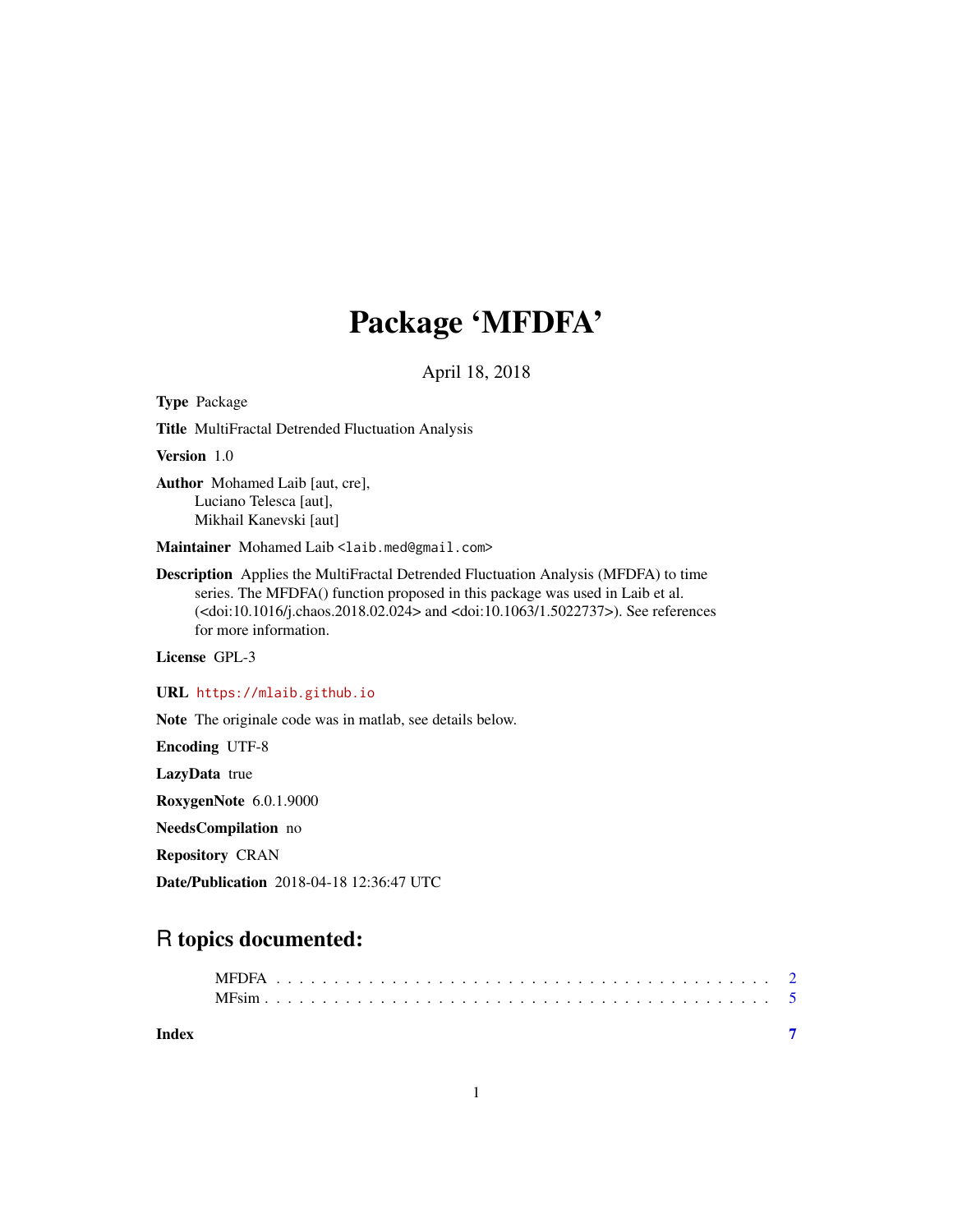#### <span id="page-1-0"></span>**Description**

Applies the MultiFractal Detrended Fluctuation Analysis (MFDFA) to time series.

#### Usage

MFDFA(tsx, scale, m=1, q)

#### Arguments

| tsx   | Univariate time series (must be a vector).                                                 |
|-------|--------------------------------------------------------------------------------------------|
| scale | Vector of scales. There is no default value for this parameter, please add values.         |
| m     | Polynomial order for the detrending (by defaults $m=1$ ).                                  |
| a     | q-order of the moment. There is no default value for this parameter, please add<br>values. |

#### Details

The original code of this function is in Matlab, you can find it on the following website [Mathworks.](https://ch.mathworks.com/matlabcentral/fileexchange/38262-multifractal-detrended-fluctuation-analyses?focused=5247306&tab=function)

#### Value

A list of the following elements:

- Hq Hurst exponent.
- tau\_q Mass exponent.
- spec Multifractal spectrum ( $\alpha$  and  $f(\alpha)$ )
- Fq Fluctuation function.

#### References

J. Feder, Fractals, Plenum Press, New York, NY, USA, 1988.

Espen A. F. Ihlen, Introduction to multifractal detrended fluctuation analysis in matlab, Frontiers in Physiology: Fractal Physiology, 3 (141),(2012) 1-18.

J. W. Kantelhardt, S. A. Zschiegner, E. Koscielny-Bunde, S. Havlin, A. Bunde, H. Stanley, Multifractal detrended fluctuation analysis of nonstationary time series, Physica A: Statistical Mechanics and its Applications, 316 (1) (2002) 87 – 114.

M. Laib, L. Telesca and M. Kanevski, Long-range fluctuations and multifractality in connectivity density time series of a wind speed monitoring network, Chaos: An Interdisciplinary Journal of Nonlinear Science, 28 (2018) p. 033108, [Paper.](https://aip.scitation.org/doi/10.1063/1.5022737)

M. Laib, J. Golay, L. Telesca, M. Kanevski, Multifractal analysis of the time series of daily means of wind speed in complex regions, Chaos, Solitons & Fractals, 109 (2018) pp. 118-127, [Paper.](https://www.sciencedirect.com/science/article/pii/S0960077918300699)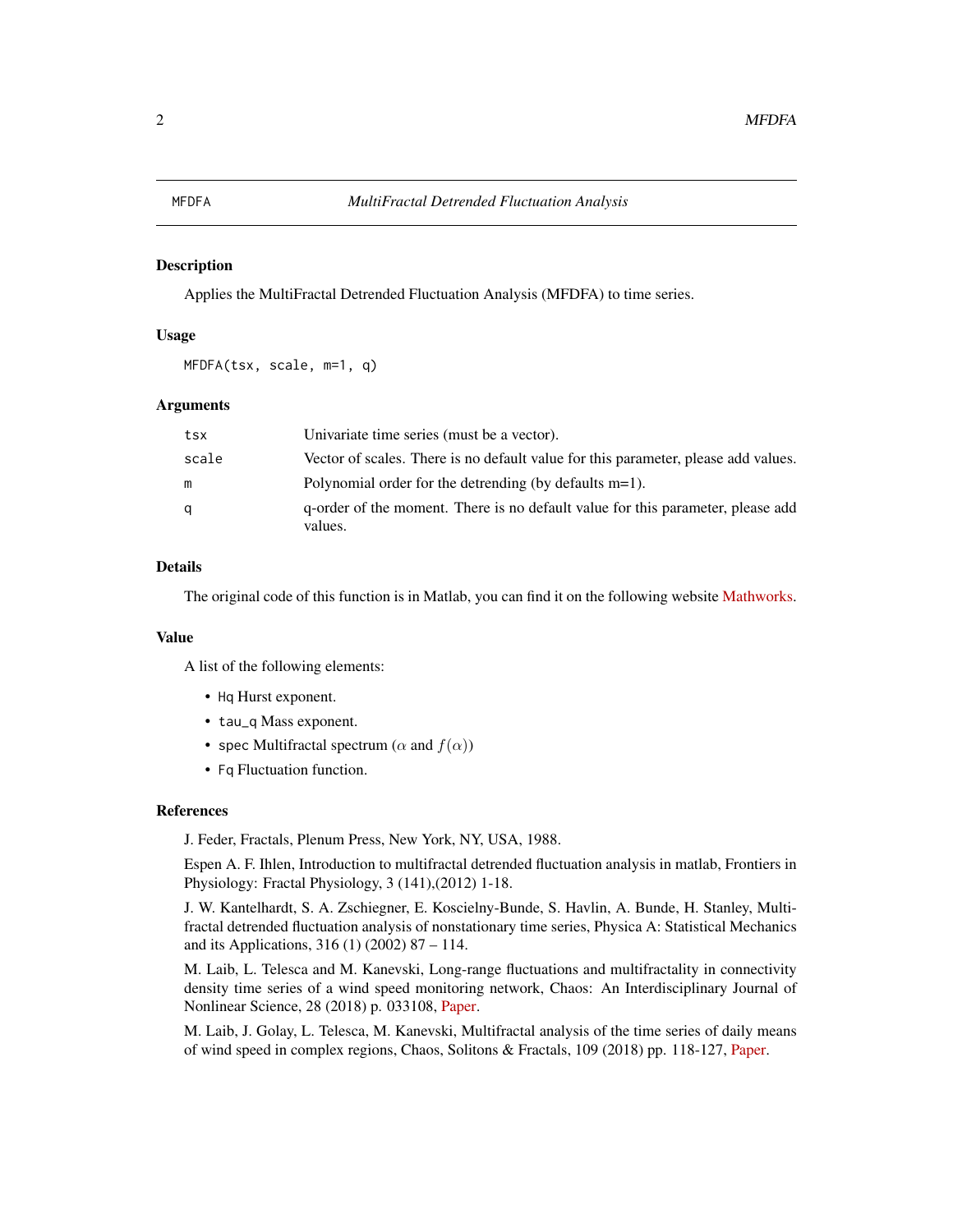#### **MFDFA**

#### **Examples**

```
## Not run:
## MFDFA package installation: from github ####
install.packages("devtools")
devtools::install_github("mlaib/MFDFA")
## End(Not run)
library(MFDFA)
a < -0.9N < -1024tsx < -MFsim(N,a)scale=10:100
q< -10:10m < -1mfdfa<-MFDFA(tsx, scale, m, q)
## Not run:
## Results plot ####
dev.new()par(mai=rep(1, 4))plot(q, mfdfa$Hq, col=1, axes= F, ylab=expression('h'[q]), pch=16, cex.lab=1.8,
     cex.axis=1.8, main="Hurst exponent",
     ylim=c(min(mfdfa$Hq),max(mfdfa$Hq)))
grid(col="midnightblue")
axis(1)axis(2)##################################
## Suggestion of output plot: ####
#################################
##################################
## Supplementary functions: #####
reset \leftarrow function()par(mfrow=c(1, 1), oma=rep(0, 4), mar=rep(0, 4), new=TRUE)plot(0:1, 0:1, type="n", xlab="", ylab="", axes=FALSE)}
poly_fit<-function(x,y,n){
  formule <- lm(as. formula(paste('y'', paste('I(x'', 1:n,'))', sep='', collapse' +'))))res1<-coef(formule)
  poly.res<-res1[length(res1):1]
  allres<-list(polyfit=poly.res, model1=formule)
  return(allres)}
#################################
#################################
## Output plots: #################
```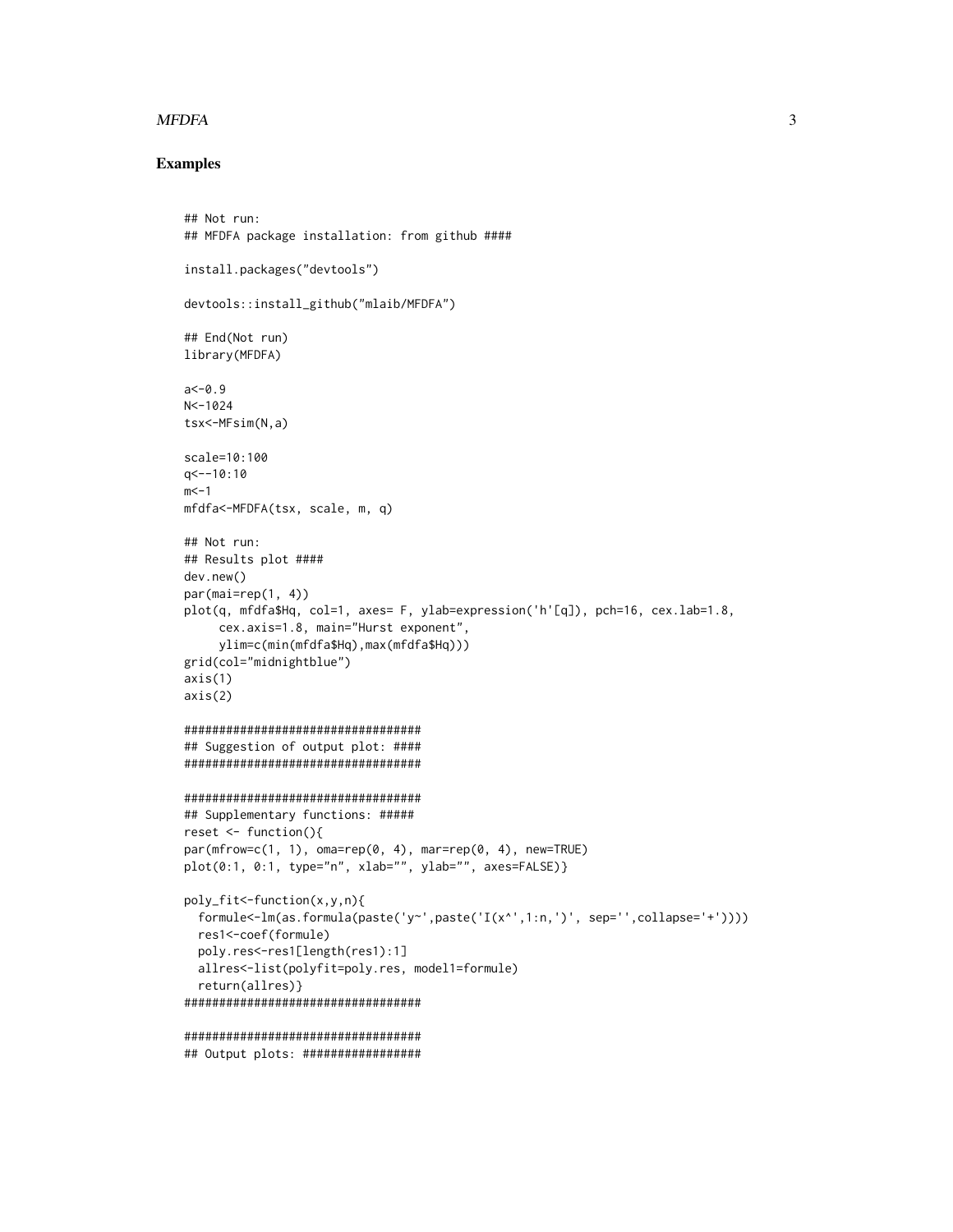```
dev.new()
layout(matrix(c(1,2,3,4), 2, 2, byrow = TRUE), heights=c(4, 4))
## b : mfdfa output
par(mai=rep(0.8, 4))
## 1st plot: Scaling function order Fq (q-order RMS)
p1<-c(1,which(q==0),which(q==q[length(q)]))
plot(log2(scale), log2(b$Figi[, 1]), pch=16, col=1, axes = F, xlab = "s (days)",ylab=expression('log'[2]*'(F'[q]*')'), cex=1, cex.lab=1.6, cex.axis=1.6,
     main= "Fluctuation functionFq",
    ylim=c(min(log2(b$Fqi[,c(p1)])),max(log2(b$Fqi[,c(p1)]))))
lines(log2(scale),b$line[,1], type="l", col=1, lwd=2)
grid(col="midnightblue")
axis(2)
lbl<-scale[c(1,floor(length(scale)/8),floor(length(scale)/4),
             floor(length(scale)/2),length(scale))]
att<-log2(lbl)
axis(1, at=att, labels=lbl)
for (i in 2:3){
 k<-p1[i]
 points(log2(scale), log2(b$Fqi[,k]), col=i,pch=16)
 lines(log2(scale),b$line[,k], type="l", col=i, lwd=2)
}
legend("bottomright", c(paste('q','=',q[p1] , sep=' ' )),cex=2,lwd=c(2,2,2),
bty="n", col=1:3)
## 2nd plot: q-order Hurst exponent
plot(q, b$Hq, col=1, axes= F, ylab=expression('h'[q]), pch=16, cex.lab=1.8,
   cex.axis=1.8, main="Hurst exponent", ylim=c(min(b$Hq),max(b$Hq)))
grid(col="midnightblue")
axis(1, cex=4)
axis(2, cex=4)
## 3rd plot: q-order Mass exponent
plot(q, b$tau_q, col=1, axes=F, cex.lab=1.8, cex.axis=1.8,
     main="Mass exponent",
     pch=16,ylab=expression(tau[q]))
grid(col="midnightblue")
axis(1, cex=4)
axis(2, cex=4)## 4th plot: Multifractal spectrum
plot(b$spec$hq, b$spec$Dq, col=1, axes=F, pch=16, #main="Multifractal spectrum",
     ylab=bquote("f ("~alpha~")"),cex.lab=1.8, cex.axis=1.8,
     xlab=bquote(~alpha))
```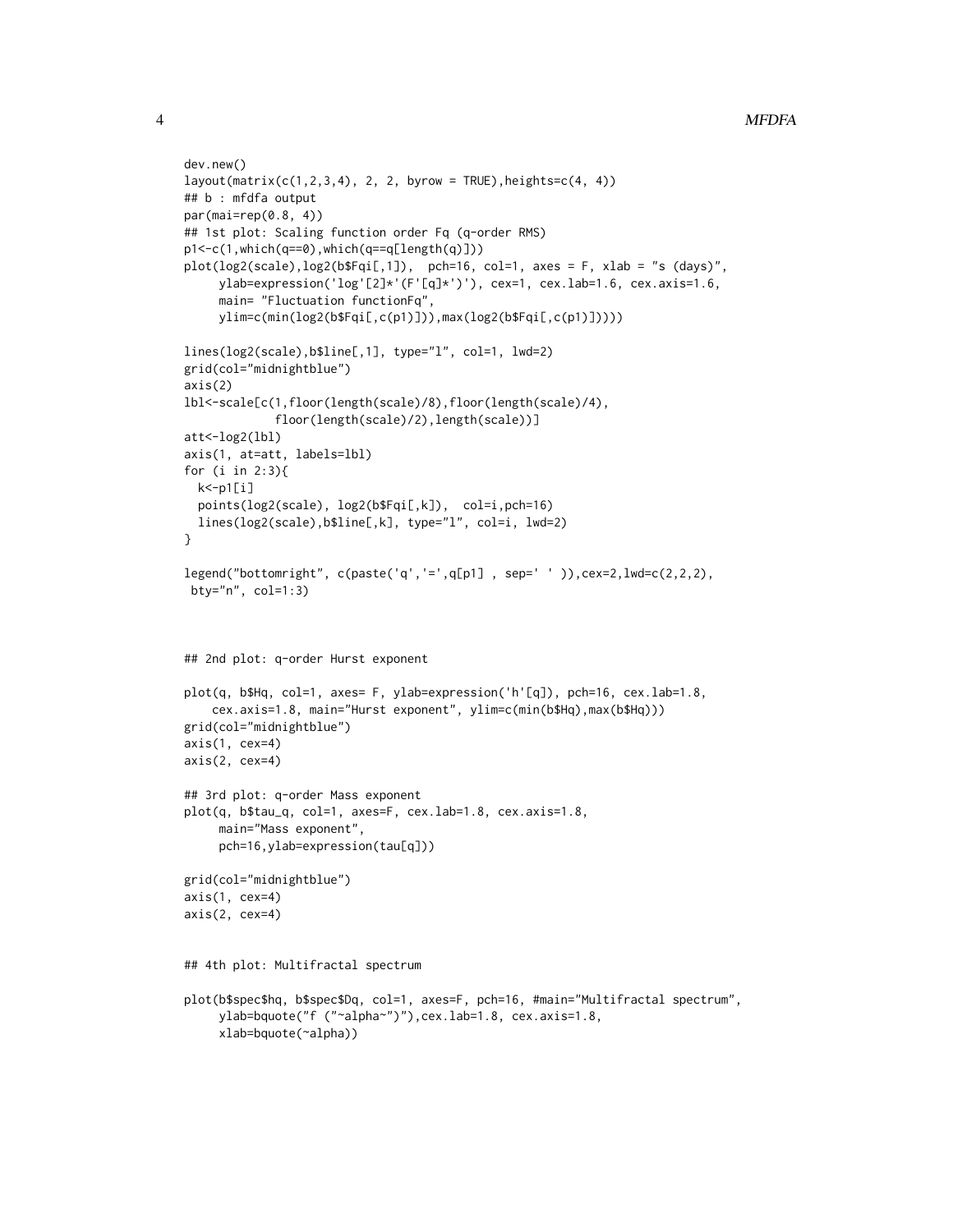#### <span id="page-4-0"></span>MFsim 5

```
grid(col="midnightblue")
axis(1, cex=4)
axis(2, cex=4)
x1=b$spec$hq
y1=b$spec$Dq
rr<-poly_fit(x1,y1,4)
mm1<-rr$model1
mm<-rr$polyfit
x2<-seq(0,max(x1)+1,0.01)
curv<-mm[1]*x2^4+mm[2]*x2^3+mm[3]*x2^2+mm[4]*x2+mm[5]
lines(x2,curv, col="red", lwd=2)
reset()
legend("top", legend="MFDFA Plots", bty="n", cex=2)
## End(Not run)
```
MFsim *Simulated multifractal series.*

#### Description

Generates series using the binomial multifractal model (see references).

#### Usage

MFsim(N,a)

#### Arguments

| N | The length of the generated multifractal series.    |
|---|-----------------------------------------------------|
| a | The Hurst exponent, which takes values in [0.5, 1]. |

#### Value

A vector containing the multifractal series

#### References

J. Feder, Fractals, Plenum Press, New York, NY, USA, 1988.

E.L. Flores-Márquez, A. Ramírez-Rojas, L. Telesca, Multifractal detrended fluctuation analysis of earthquake magnitude series of Mexican South Pacific Region, Applied Mathematics and Computation, Volume 265, 2015, Pages 1106-1114, ISSN 0096-3003.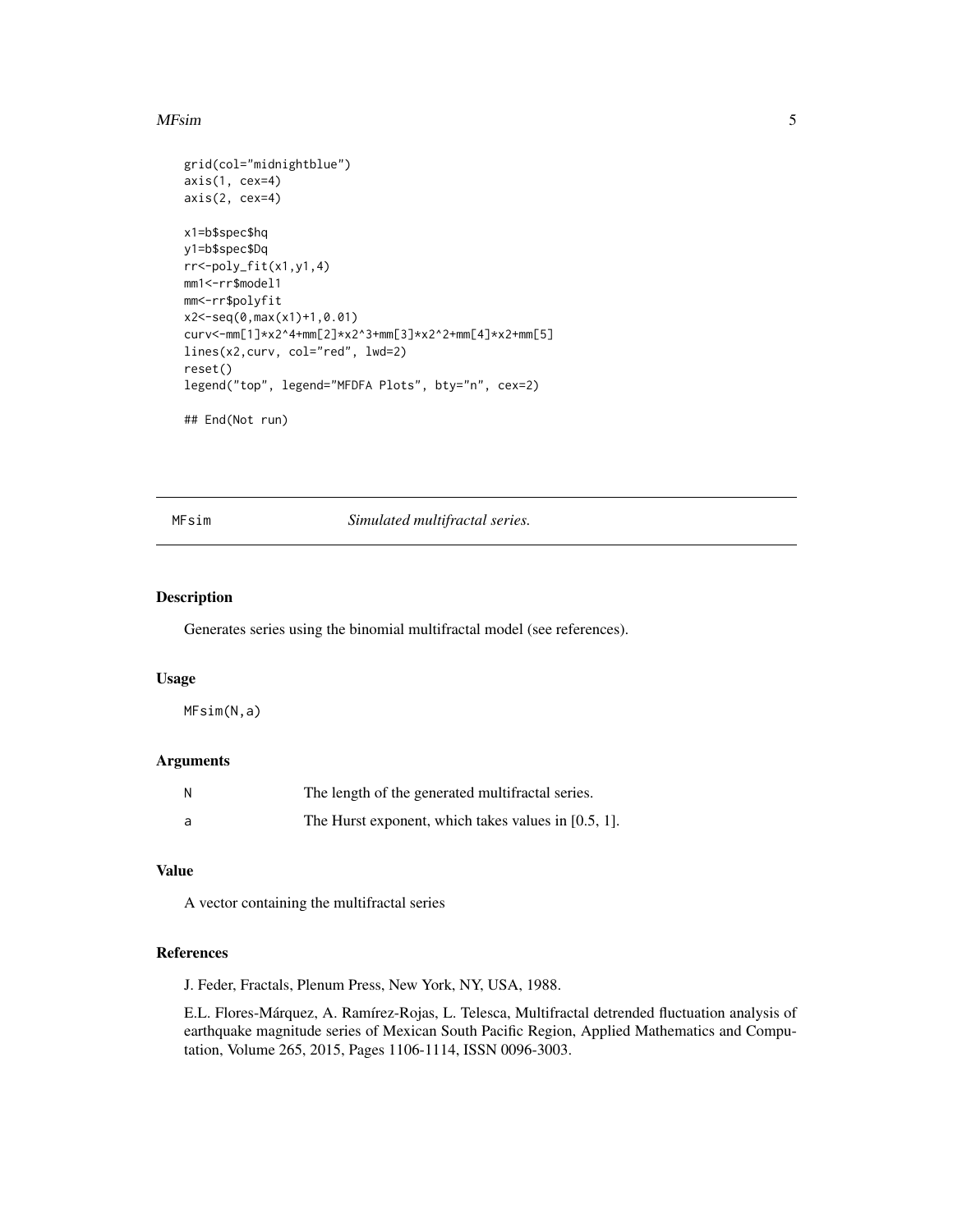#### Examples

```
a < -0.9N<-1024
tsx<-MFsim(N,a)
scale=10:100
q<--10:10
m < -1b<-MFDFA(tsx, scale, m, q)
dev.new()
par(mai=rep(1, 4))
plot(q, b$Hq, col=1, axes= FALSE, ylab=expression('h'[q]), pch=16, cex.lab=1.8,
     cex.axis=1.8, main="q-order Hurst exponent", ylim=c(min(b$Hq),max(b$Hq)))
grid(col="midnightblue")
axis(1)
axis(2)
```